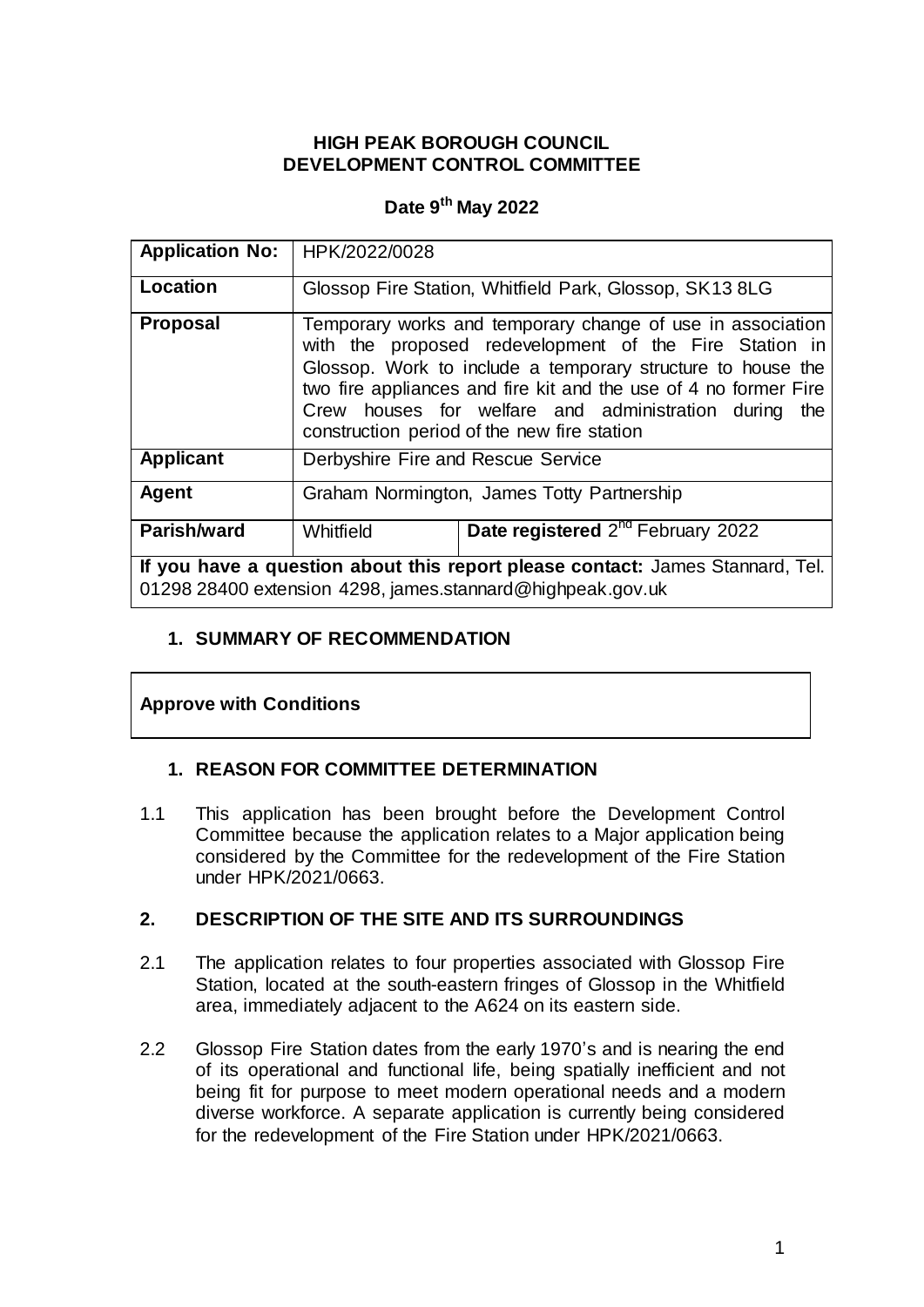- 2.3 The four properties in question form a row of terraces that are orientated with their principal elevations facing north-westwards, with the Fire Station sitting to the south-west.
- 2.4 The properties are within the ownership of the Fire Service (not occupied by private or tenanted residents) but have not recently accommodated staff due to the changing nature of operations.

### **3. DESCRIPTION OF THE PROPOSAL**

- 3.1 The application seeks planning permission for the temporary change of use of the 4no. properties from ancillary residential accommodation to general administration and welfare space for staff, during the construction period of the new Fire Station.
- 3.2 In addition, planning permission is also sought for a temporary Engine Shed to the rear of the site, for 2no. fire engines, which measures 10m x 15m. This temporary building is shown to have a dual pitched roof with an eaves height of 6m, and an overall ridge height of 8m.
- 3.3 The current access road would continue to allow access to the rear yard area and this temporary Engine Shed.

#### **4. RELEVANT PLANNING HISTORY**

4.1 The site has been subject to the following planning history:

HPK/2005/0016 Residential Development (Withdrawn)

- 4.2 The following applications are pending a decision and are directly related to this application:
	- HPK/2021/0663 Demolition of existing Fire Station and Outbuildings and construction of new Fire Station, Smoke House and Tower with associated outbuildings and external works

### **5. PLANNING LEGISLATION RELEVANT TO THE DECISION**

#### **High Peak Local Plan 2016**

- S1 Sustainable Development Principles
- S1a Presumption in Favour of Sustainable Development
- S2 Settlement Hierarchy
- S5 Glossopdale Sub-area Strategy
- EQ6 Design and Place Making
- CF3 Local Infrastructure Provision
- CF6 Accessibility and Transport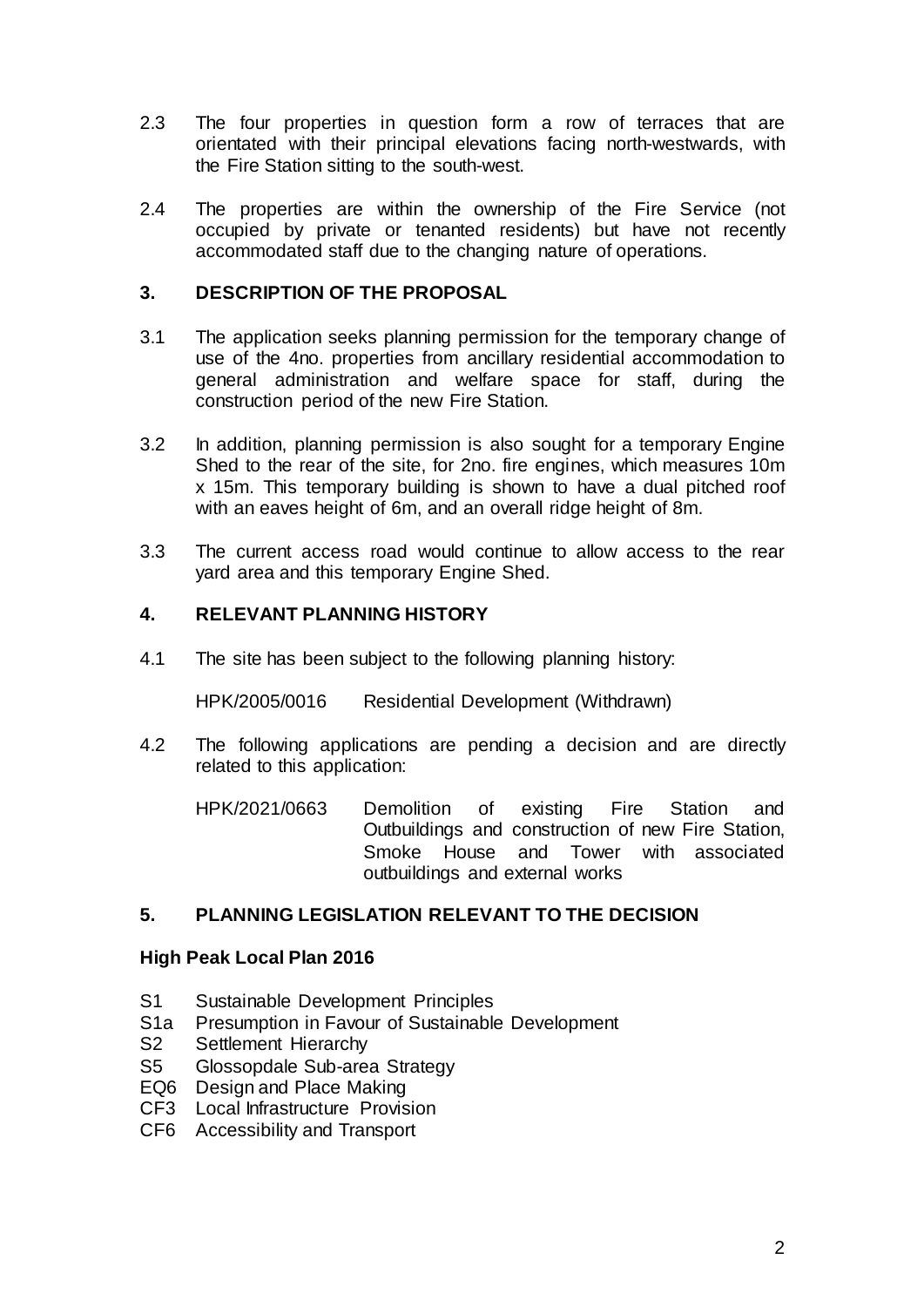## **National Planning Policy Framework 2021**

| Achieving Sustainable Development      | Chapter 2  |
|----------------------------------------|------------|
| Promoting Healthy and Safe Communities | Chapter 8  |
| <b>Promoting Sustainable Transport</b> | Chapter 9  |
| Making Effective Use of Land           | Chapter 11 |
| <b>Achieving Well Designed Places</b>  | Chapter 12 |

# **6. CONSULTATIONS CARRIED OUT**

| Site notice         | Expiry date for comments: 22 <sup>nd</sup> March 2022 |  |
|---------------------|-------------------------------------------------------|--|
| Neighbour letters   | Expiry date for comments: 2 <sup>nd</sup> March 2022  |  |
| <b>Press Notice</b> | Expiry date for comments: N/A                         |  |

- 6.1 No comments from neighbouring properties or the general public have been received
- 6.2 The following table shows the comments received from relevant statutory consultees in connection with the application.

| <b>Consultee</b>    | <b>Comments</b>                     |  |
|---------------------|-------------------------------------|--|
| <b>DCC Highways</b> | No highway safety comments to make. |  |

## **7. OFFICER ASSESSMENT**

- 7.1 The determination of a planning application is to be made pursuant to section 38(6) of the Planning and Compulsory Purchase Act 2004, which is to be read in conjunction with section 70(2) of the Town and Country Planning Act 1990.
- 7.2 Section 38(6) requires the local planning authority to determine planning applications in accordance with the development plan, unless there are material circumstances which 'indicate otherwise'. Section 70(2) provides that in determining applications the local planning authority "shall have regard to the provisions of the Development Plan, so far as material to the application and to any other material considerations." The Development Plan consists of the High Peak Local Plan Policies Adopted April 2016.
- 7.3 Other material considerations include the National Planning Policy Framework (NPPF) and National Planning Policy Guidance (NPPG). Paragraph 11 of the NPPF explains that at the heart of the Framework is the presumption in favour of sustainable development. For decision makers this means that when considering development proposals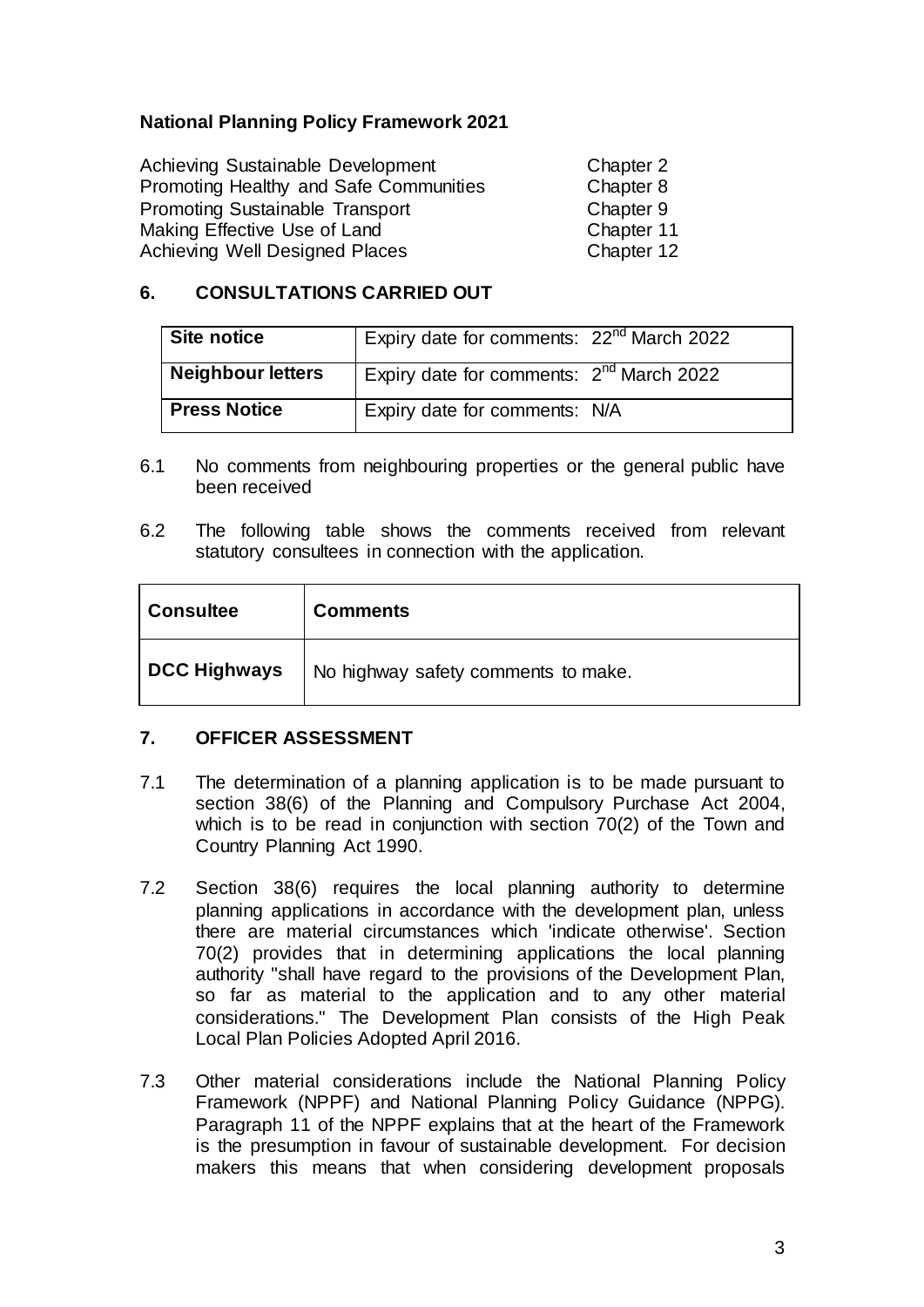which accord with the development plan, they should be approved without delay, but where the development plan is absent, silent or relevant policies are out of date, grant planning permission unless any adverse impacts would significantly and demonstrably outweigh the benefits when assessed against the policies in the NPPF taken as a whole.

#### **Principle of Development**

- 7.4 The site lies within the built-up area boundary of Glossop; one of the larger Market Towns that sit at the top of the settlement hierarchy under Local Plan (LP) Policy S2. Policy S2 identifies Glossop as a settlement which will be the focus for new development.
- 7.5 The proposal is connected to a Major application currently under consideration for the redevelopment of Glossop Fire Station. The temporary use of the adjacent housing for office and welfare facilities along with a new building to house fire appliances would be required for a temporary period whilst works are undertaken to build the new fire station and associated buildings. Policy CF3 supports the provision of new facilities which support the health and wellbeing of local communities, ensuring the delivery of adequate infrastructure and services to serve the development needs of the plan area.
- 7.6 In light of the above the principle of development is fully supported subject to all relevant material considerations.

## **Planning Considerations**

#### **Design, Character and Appearance**

- 7.7 LP Policy S1 sets out a number of sustainability principles which all new development proposals should incorporate in order to make a positive contribution towards the sustainability of communities and to protect, and where possible enhance the environment.
- 7.8 LP Policy EQ6 states that all development should be well designed to respect and contribute positively to the character, identity and context of High Peak's townscapes, having regard to matters of scale, height, density, layout, appearance and materials.
- 7.9 Paragraph 130 of the National Planning Policy Framework (NPPF) states amongst other matters that new development should add to the overall quality of the area, be visually attractive as a result of good architecture and sympathetic to the surrounding built environment.
- 7.10 The sole aspect of the application required to be assessed with regards to its design, character and appearance is the temporary Engine Shed to the rear of the site. This has a functional appearance that is required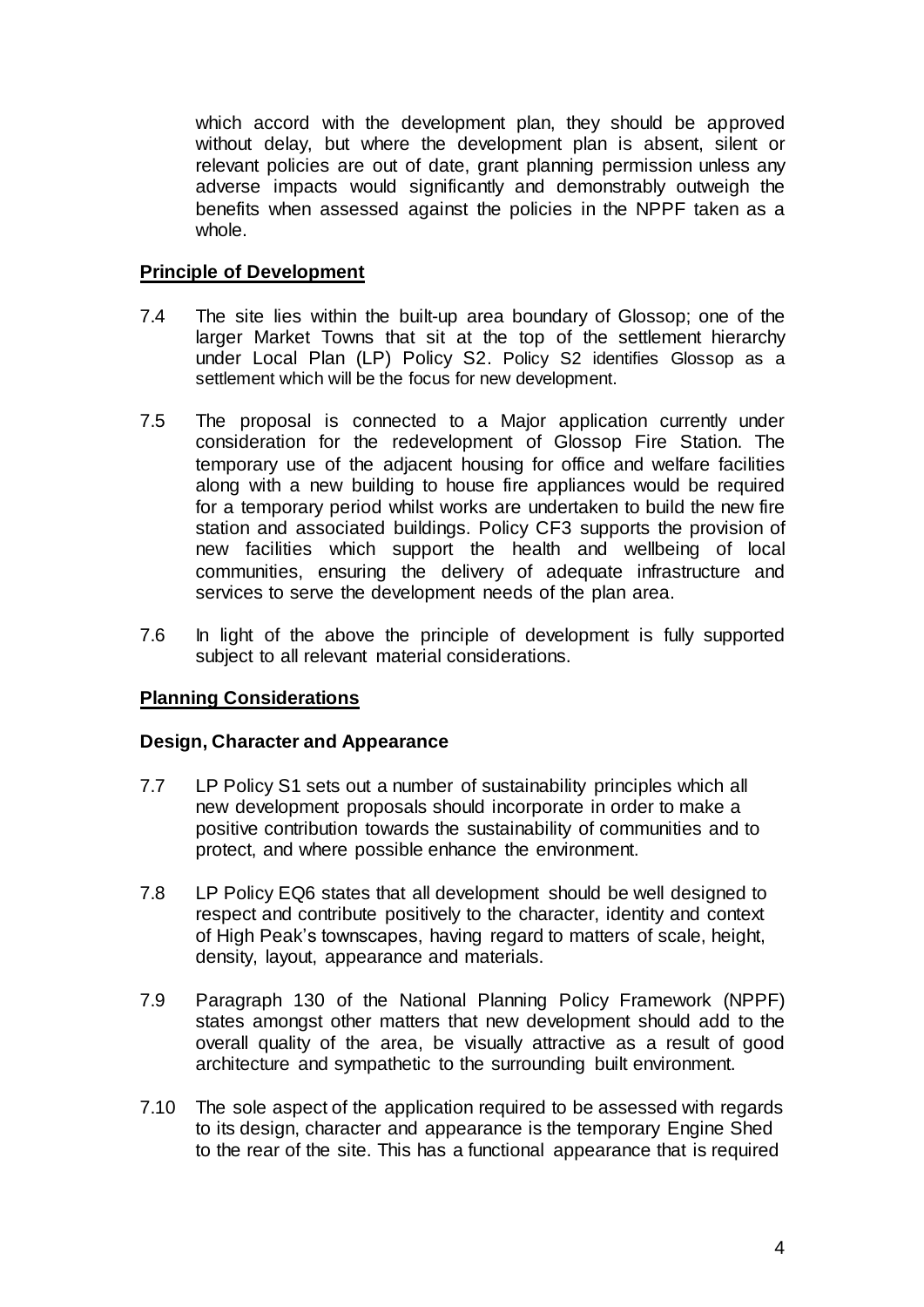to be of a certain height in order to accommodate the Fire Engine vehicles.

- 7.11 The proposed building is temporary, has a modest scale when considering its function and purpose, and with very limited views from public vantage points. In addition, the sensitivity of the immediate character of the area would be reduced due to the ongoing construction of the new Fire Station.
- 7.12 For the reasons set out above, it is considered that the proposed temporary Engine Shed would not result in any adverse harm to the character and appearance of the site or its surroundings, in accordance with Local Plan Policies S1 and EQ6, and relevant paragraphs under Chapter 12 of the NPPF.

#### **Public and Residential Amenity**

- 7.13 LP Policy EQ6 requires all new development to have a satisfactory relationship with existing land and buildings and protects the amenity of the area, which includes residential amenity of neighbouring properties. Aspects of residential amenity include impacts such as a loss of sunlight, overshadowing and overbearing impacts, loss of outlook, and loss of privacy.
- 7.14 LP Policy EQ10 seeks to ensure that people and the environment are protected from adverse impacts relating to issues including air pollution, noise, light pollution or any other nuisance or harm to amenity, by securing appropriate mitigation by way of planning conditions and obligations.
- 7.15 Paragraph 130 of the NPPF states that planning should create places with a high standard of amenity for existing and future users.
- 7.16 Paragraph 185 of the NPPF states that policies and decisions should also ensure that new development is appropriate for its location taking into account the likely effects of pollution and health, living conditions and the natural environment, and that development should (amongst other things) mitigate and reduce potential adverse impacts resulting from noise from new development and limit the impact of light pollution on local amenity.
- 7.17 The proposed temporary change of use of the existing former residential staff accommodation to be used for welfare and administrative purposes would not result in any adverse harm to neighbouring residential amenity. These buildings are located over 30m from the closest residential properties and therefore would be sufficiently sited to ensure that no adverse harm would occur to these neighbouring properties.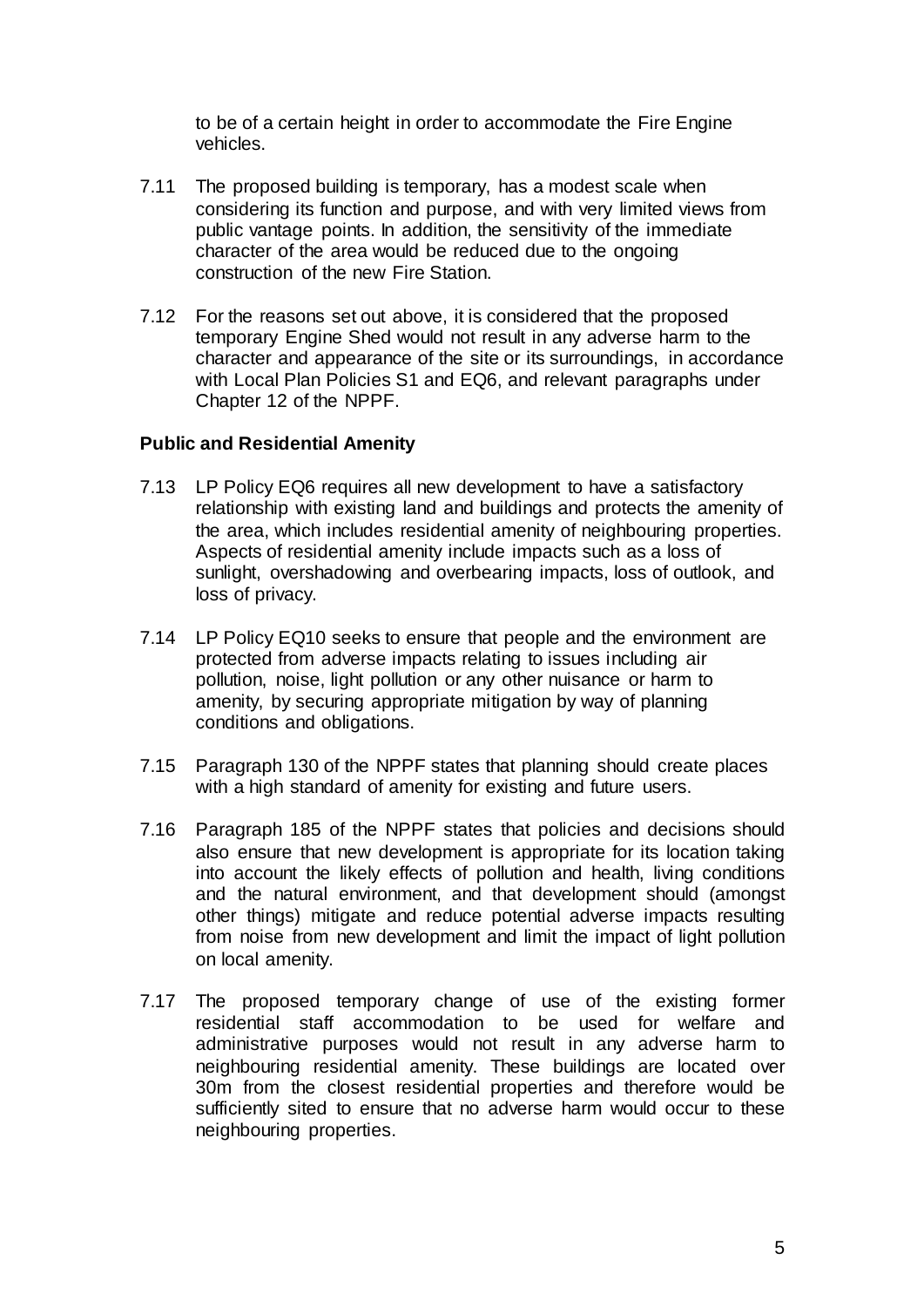- 7.18 With regards to the temporary garage building, again this would be located more than 100m from the closest neighbours. This distance is more than sufficient to protect neighbouring properties from noise and disturbance. The existing vehicular access would be utilised to serve the office/welfare facilities and temporary garage building, which would not alter the existing relationship to neighbouring properties. The associated application being considered under HPK/2021/0663 has been supported by relevant technical surveys and is recommended for approval subject to a number of conditions, which includes those which ensure that no adverse impact to amenity with regards to noise or land contamination will arise during building works.
- 7.19 The development therefore meets the requirements of Local Plan Policy EQ6 and EQ10 and relevant paragraphs under Chapters 12 and 15 of the NPPF.

#### **Highway Safety**

- 7.20 LP Policy CF6 seeks to ensure that development can be safely accessed in a sustainable manner and that all new development is located where it can be satisfactorily accommodated within the existing highway network. Off-street parking provision should be provided in accordance with guidelines set out under Appendix 1 of the Local Plan.
- 7.21 Paragraph 110 of the NPPF states that in assessing applications for development, it should be ensured that safe and suitable access to the site can be achieved for all users. Paragraph 111 goes on to state that development should only be prevented or refused on highway grounds if there would be an unacceptable impact on highway safety, or the residual cumulative impacts on the road network would be severe.
- 7.22 The temporary building to the rear of the site would be served by an existing access that runs alongside the current Engine Shed. The temporary use of the residential properties for welfare and administration functions would be served by existing off-street parking provision.
- 7.23 The Highways Authority have raised no objection to this application and therefore in light of these comments and the above, it is considered that no highway safety impacts will arise, in accordance with Local Plan Policy CF6 and paragraph 110 of the NPPF.

#### **Planning Balance and Conclusions**

7.24 LP Policy S1a reflects the presumption in favour of sustainable development set out within the National Planning Policy Framework (NPPF). It states that planning applications that accord with relevant policies in the Local Plan will be approved without delay.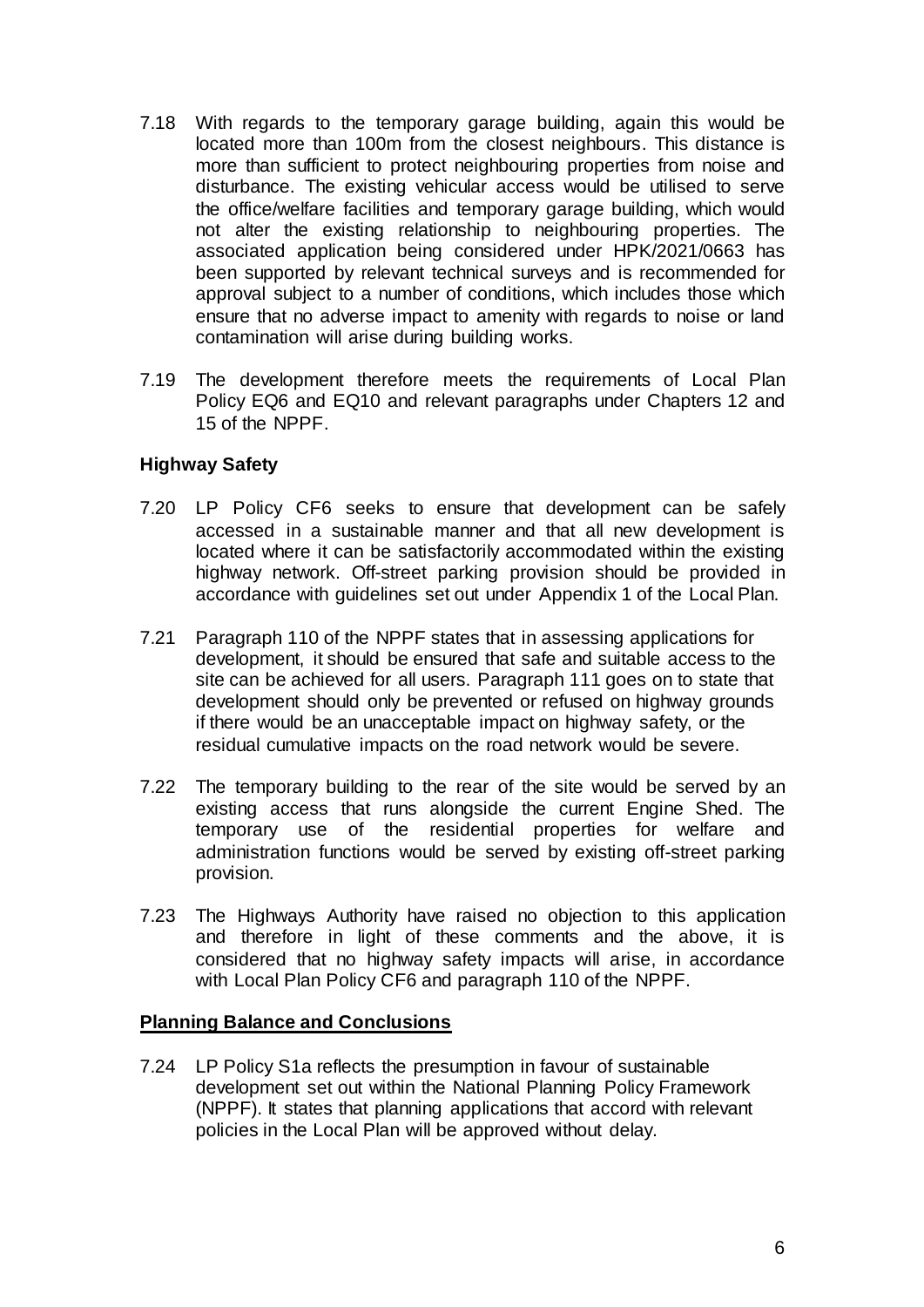- 7.25 Paragraph 11 of the NPPF sets out the presumption in favour of sustainable development. For decision taking, this means approving development proposals that accord with an up-to-date development plan without delay; or, where there are no relevant development plan policies, or the policies which are most important for determining the application are out-of-date, granting permission, unless:
	- the application of policies in this Framework that protect areas or assets of particular importance provides a clear reason for refusing the development proposed; or
	- any adverse impacts of doing so would significantly and demonstrably outweigh the benefits, when assessed against the policies in this Framework taken as a whole.
- 7.26 The application seeks the temporary change of use of 4no. residential properties owned by Glossop Fire and Rescue Service that have provided accommodation for staff, together with a new temporary Engine Shed to the rear of the site.
- 7.27 The development is necessary to allow the ongoing function of the Fire Station whilst the site is being redeveloped, subject to Members supporting Officer's recommendation to approve the re-development scheme under HPK/2021/0663.
- 7.28 An assessment of the application has concluded that due to its temporary nature and limited views of the Engine Shed from public vantage points, and in light of the associated application containing a number of conditions that deal appropriately with issues with residential amenity, there are no adverse impacts arising from the proposed development.
- 7.29 As such, the application is considered to constitute a sustainable form of development and in line with Local Plan Policy S1a and paragraph 11 of the NPPF, the application is recommended for approval subject to conditions.

## **8. RECOMMENDATIONS**

#### **A. Approve subject to Conditions**

- 1. 3-year temporary time limit
- 2. Removal of temporary garage building prior to the first use of the fire station approved under HPK/2021/0663.

**B. In the event of any changes being needed to the wording of the Committee's decision (such as to delete, vary or add conditions/informative/planning obligations or reasons for approval/refusal) prior to the decision being issued, the Operations Manager – Development Services has delegated authority to do so in**